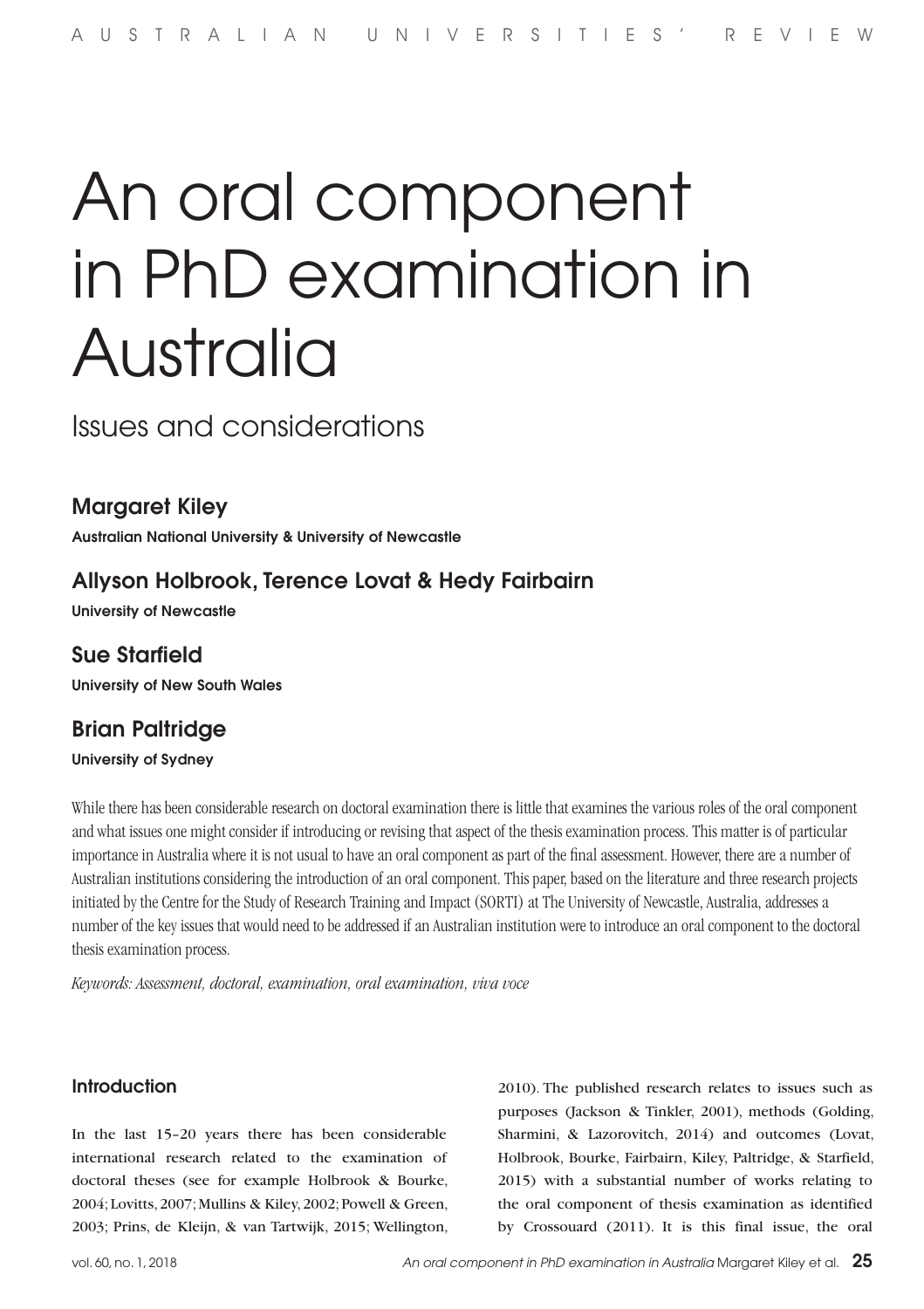examination, that is the focus of this paper, particularly as in most cases in Australia there is not an oral component as a standard part of the PhD examination process.

In light of the existing research this paper specifically addresses the first of the two issues raised by Lovat *et al.* (2015) in the conclusion to their paper, where they argue that two things seem clear from the debate. The first is: 'the Australian and UK [United Kingdom] processes seem to have something to learn from each other' (p. 19). The second is: 'an incorporation of the requirement for an individual definitive report from each examiner, with a Viva as an additional and related component, would seem to constitute a process that offers the best form of quality assurance' (p. 20). They also note that the latter: 'offers a means of closure and/or celebration' (p. 20) – a theme that also arises in the work of authors such as Jackson and Tinkler (2004) and Crossouard (2011) and which, we argue, merits separate consideration from assessment considerations *per se.*

The proposal to address the issues related to the oral component of thesis examination in Australia arose from data collected in an extensive multi-project research program detailed later in this paper. Addressing the issue of the oral component of examination is particularly important given that Australia is one of very few countries that currently does not have some form of final oral assessment as a standard part of the doctoral examination process other than in Practice Doctorates, those involving the visual and performing arts, or where an examiner specifically requests an oral. This can be explained historically by Australia's geographic location, as can the historical situation for New Zealand (NZ). Partly because of this isolation, a particularly robust system of using external examiners and written reports developed for both countries, one that allowed for the involvement of international experts without the need for assembling in one place, in the way that the oral component has traditionally required.

As time went on and different global circumstances evolved processes have changed. For example, in NZ most of the universities that had traditionally not had an oral component have recently introduced this to the overall examination process. 'Should Australia also introduce an oral component?' has therefore become a prominent question for researchers and administrators in the area of higher degrees by research. In 2007, there was a move by the Group of Eight (eight of Australia's most research-intensive universities graduating a substantial percentage of the country's PhD candidates) to consider introducing some form of oral examination (Lane, 2007). While the national review of Higher Degree by Research (HDR) education in Australia, colloquially called the ACOLA Review (McGagh *et al.*, 2016) found that: 'Many stakeholders considered that the Australian research training system would benefit from greater emphasis being placed on the assessment of the candidate and the skills gained, rather than focus predominately on the assessment of the thesis' (p. xvi) no specific recommendation was made regarding the introduction of an oral examination. It is suggested that this is, in part, a response to the critical literature around the quality of oral examinations in some countries.

However, Gould (2016) suggests that, as the doctorate develops into new forms and with pressures for some forms of standardisation globally, alternative examination processes might need to be implemented. For example, with the increase in the number of candidates submitting a Thesis with Published Papers and those undertaking Professional and Practice-based Doctorates might other forms of examination be appropriate?

In light of additional or alternative forms of assessment this paper considers the key issues related to the more extensive use of an oral component in thesis examination in Australian universities. Such considerations address issues arising from the literature that outline the educational positives and negatives of some form of oral component and build upon earlier and more modest suggestions by Kiley (2009). On consideration of the various issues it may well be that a suitable argument could be put forward to convince those countries that currently have an oral that it could be discontinued or substantially revised. Alternatively, institutions in Australia that do not currently have an oral assessment may choose to introduce such a practice. These decisions would need to be based on sound educational and ethical considerations, with some of those outlined below.

Therefore, this paper asks what key issues need to be addressed when making a decision as to whether an oral component should be introduced as standard practice in Australian doctoral examination?

#### Setting the scene in Australia

With approximately 8,000 Higher Degree by Research graduates per annum (McGagh, 2016 p. 2), in broad terms, keeping in mind that each institution has its own idiosyncrasies, it has been usual for the PhD, rather than the Practice Doctorate, in Australia to have the written thesis as the only item assessed in the final examination. Generally, the thesis is sent out to a number of experts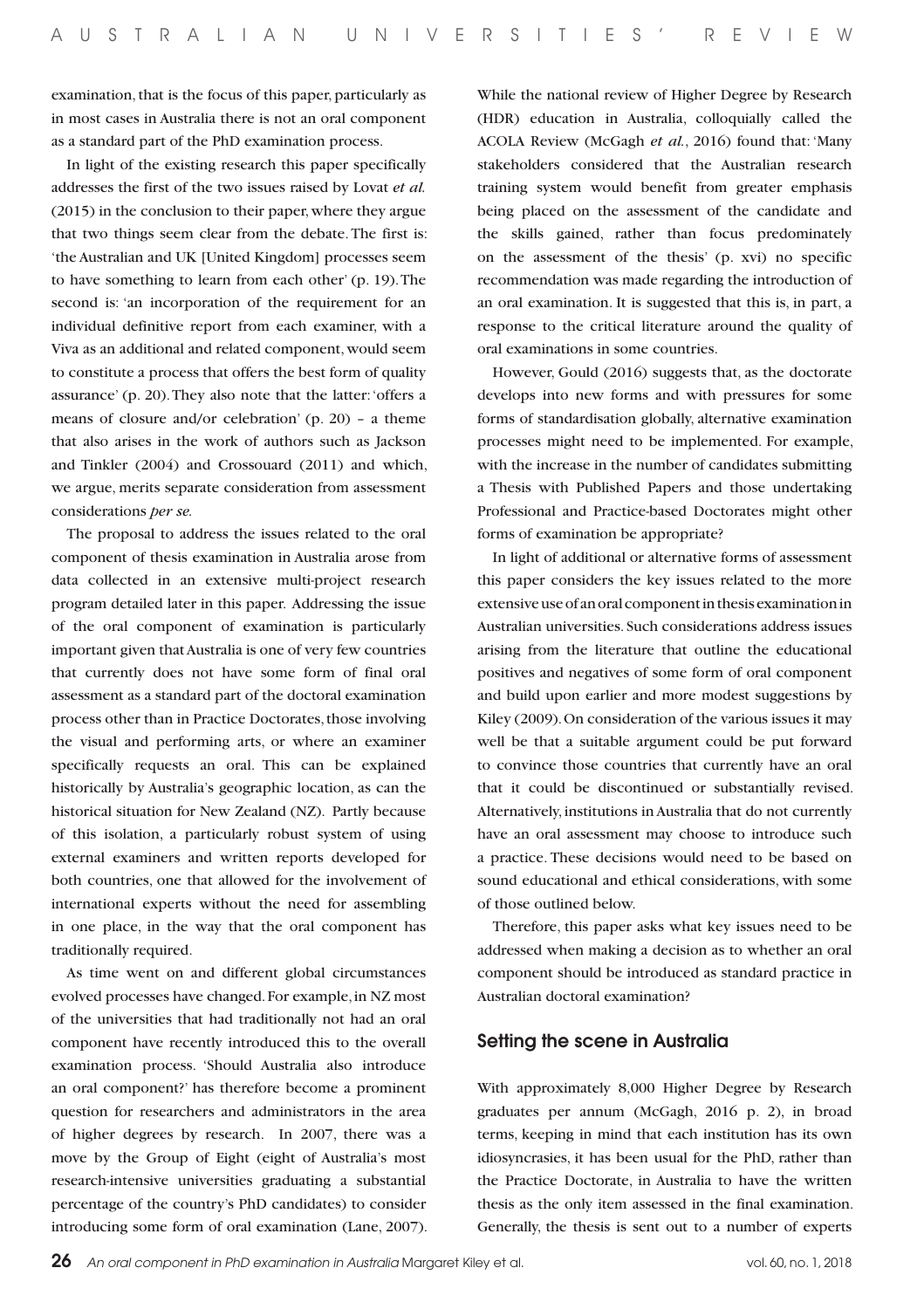in the field whose reports are then collated and a final recommendation made by the university concerned. It is not uncommon for oral components to be included at various stages of the candidature, for example, at confirmation of candidature or a mid-term review, however, an oral component is rare in the final examination.

Taking into account the *Australian Graduate Research Good Practice Principles*, developed by the Australian Council of Graduate Research (ACGR, 2016), and referred to by most universities, in terms of the formal examination, the

candidate might (or might not) be given some opportunity to discuss potential examiners some time prior to submission. However, in many cases, the candidate will not be told the final choice of examiners. Furthermore, in most instances, examiners do not know the names of the other examiners. Most universities have clear policies on conflict of interest between examiners, candidates and supervisors and strive to ensure that confidentiality is maintained throughout the examination process.

Recognising the variations across institutions, the examiners, usually with no interaction with one another or the supervisory team or the candidate, independently return their reports with their recommendations to the university (Lovat *et al.,* 2015). The options for recommendation vary across universities but a pattern of 'accept as is', 'accept with revisions', 'revise and resubmit for re-examination', or 'fail' would be typical. On receipt of the reports by the university, various processes are put in place whereby the reports and their recommendations are discussed to determine a consolidated report. In many cases, the supervisor will be given the opportunity to comment on the reports but without necessarily playing a part in the final determination. Except in the case of 'fail', it is common practice in many universities that an overview of the reports will be forwarded to the candidate who, if changes are required, undertakes to make these changes under the guidance of the supervisor and/or academic unit. If re-examination is required, the revised thesis is generally re-submitted to the original examiners where possible and the process begins again. In the case of revisions, the supervisor (and perhaps Head of School or delegate) sign off on the revisions. Once all the required changes are complete and the final version of the thesis submitted to the university library, the candidate will be

deemed to have passed. Usually, the candidate is then told the names of those examiners who have agreed to their names being divulged. Many institutions allow the examiners to choose to remain anonymous.

Despite the lack of an oral component as standard practice in most PhD examinations in Australia, it is

> important to note that it is common for Australian universities to allow the thesis examiners to request an oral but most Deans of Graduate Research report that such requests are very rare.

In light of the above, can

it be argued there is a more general need for an oral component in connection with the qualification? The Australian Qualifications Framework Council (2013, p. 64) suggests that one of the many qualities, doctoral graduates should have is:

'Communication skills to explain and critique theoretical propositions, methodologies and conclusions, [and] communication skills to present cogently a complex investigation of originality or original research for external examination against international standards and to communicate results to peers and the community.'

Hence a logical case can be made that in alignment with this framework an oral component would support the assessment of the communication component. On the other hand, analysis of data from England and New Zealand suggests that the oral component 'rarely, if ever, rendered [a] substantially different result from the one reflecting the individual judgements already made, and/ or agreed on by the examiner panel beforehand' (Lovat *et al.* 2015, p. 16).

From the above it is clear that there are a number of outstanding issues related to the oral component and they comprise the focus of this paper. In particular, we examine some of the underlying intentions of the oral exam in England and NZ, given the considerable similarity to the overall Australian system, through considering some of the espoused benefits of an oral component and various practices engaged in during an oral exam. The focus on the possible introduction of an oral component in Australia particularly addresses the ACOLA review of Higher Degree by Research Training in Australia (McGagh, 2016) where the concern was expressed that the Australian system examines the research but questions whether the researcher is also examined.

**...the oral component 'rarely, if ever, rendered [a] substantially different result from the one reflecting the individual judgements already made, and/or agreed on by the examiner panel beforehand'**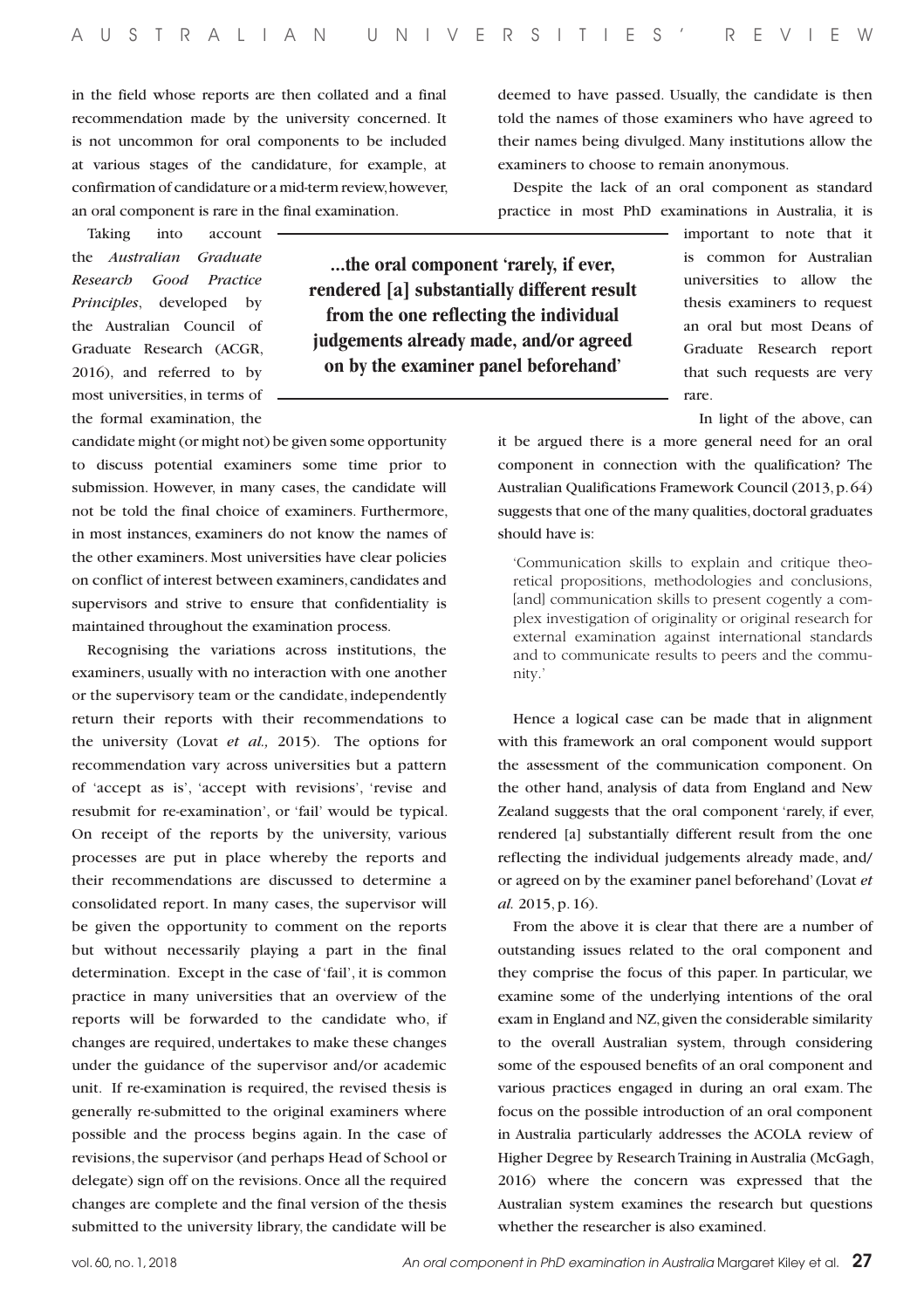#### The oral exam aka the Viva (voce)

Within the international literature, one finds a plethora of practices related to the oral component of doctoral examination. In parts of Europe and Scandinavia, these take the form of a 'public defence', sometimes as a very public and arguably ritualistic event once the final determination has been made. In this paper, we restrict our attention to what we describe as the Viva voce (or simply the Viva), an integrated part of the examination process normally restricted to the candidate and the examination panel, a process most germane to the tradition in England (see for example B Carter & Whittaker, 2009; Morley, Leonard, & David, 2003; Smith, 2014; Tinkler & Jackson, 2000, 2004; Trafford, 2003). Moreover, with the introduction in NZ of an oral component, there is also some research emerging from that country (S. Carter, 2008; Kelly, 2010).

While a range of views has been put forward regarding the purposes of the Viva in the UK, paraphrasing Tinkler & Jackson (2004), in Chapter 2 (p. 16) of their book, they suggest, in order of frequency, that the oral component:

- • 'Examiners to check the candidate's understanding and ability…;
- Clarifies weak areas...:
- Serves as a means of authentication...:
- Allows examiners to further extend the candidate and their research…;
- • Provides an opportunity for the candidate to defend the thesis…;
- • Causes the PhD to be located within a broader context…;
- Tests the candidate's oral skills...;
- Allows for a final decision to be made on borderline cases…;
- • Acts as a 'rite of passage'/ritual'.

These various purposes address a mix of areas, for example, organisational and ethical matters (authentication), educational issues (broad context and defending thesis), administrative considerations (decision-making and finalisation), and assessment (check understanding, clarification and skills).

Of interest, work by Green and Powell (2005) focuses particularly on the Viva as a rite of passage rather than a form of examination, particularly as they note from Tinkler and Jackson (2004 p. 29) that 32 per cent of UK candidates were informed of the outcome of the assessment process before going into the Viva. This is in line with a section of the research reported above in Lovat et al (2015). In other words, it seems that the decisions about the quality of the work are made during the examination of the written thesis, with the oral component reinforcing this decision rather than altering it. Examples of variation may exist but the comparative study results suggest they are rare. So what then is the point of spending money and time on something that might not necessarily impact substantially on the final result?

#### Data sources

The data sources for this paper, in addition to the published literature, came from work undertaken by The Centre for the Study of Research Training and Impact (SORTI). The Centre undertook a program of research, the intention of which was to: 'try and understand better the nature and form that doctoral examination takes, including aspects that are easily measurable and those that are not…., including what mindset and intentions examiners appear to take into the process' (Lovat *et al.*, 2015, p. 6). The three studies in the program followed the same methodology, both quantitative and qualitative, allowing comparisons to be made between countries and between models of doctoral examination, that is, those with an oral component and those without. The first two studies focussed on Australia while the third collected reports from two countries with a comparable examination system to Australia but with the addition of an oral – New Zealand and England. This latter study also incorporated interviews with 82 experienced examiners from Australia, New Zealand and England.

In all cases, examiner reports were de-identified, converted to a standardised text format in terms of page and line length (text units) and coded in QSR N6 qualitative software following an established coding framework. The standardised format allowed translation of the coding into IMB SPSS for quantitative analysis based on text units. (For a full description of the methodology see Holbrook & Bourke, 2004; Bourke, Hattie & Anderson, 2004). In the case of the third study involving the Viva, the coding framework was extended to capture all reference to the Viva and a new framework established to code the de-identified and transcribed interviews. Additionally, in the third study, a sub-set of reports was analysed, using a linguistic analysis approach 'to better understand the evaluative language used in the reports' (Starfield *et al.*, 2015 p. 130).

With respect to the interviews (often undertaken by Skype or phone) those with New Zealand examiners revealed that most had examined theses both with and without an oral component. While some NZ universities have had an oral component for a number of years it is only relatively recently that an oral component has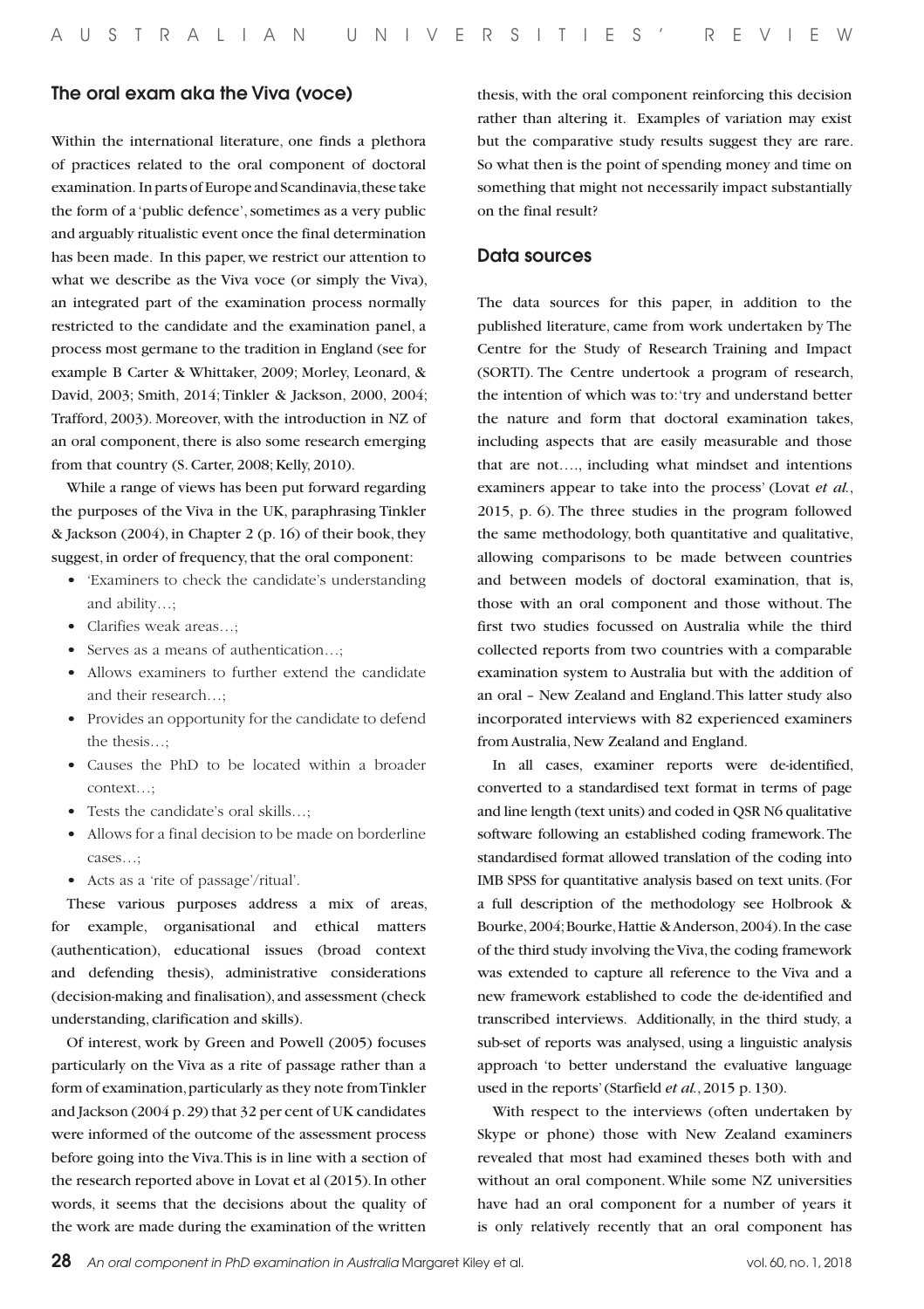become common practice across the country. However, of the Australian examiners interviewed some had taken part in systems with an oral component but most had not taken part directly in the oral examination process.

When Lovat *et al.* (2015) reported on the interviews, they commented that, unsurprisingly, interviewees were more supportive of the system which they knew best. So, English examiners generally reported positively on the Viva, NZ examiners, who were experiencing the introduction of an oral, were generally in favour of the new system, and Australian examiners who had not engaged in an oral exam could not quite see its value. However, those examiners in Australia who had engaged in oral components, perhaps as candidates or academics in overseas universities: 'Saw it as beneficial in terms of greater closure but did not believe it made any tangible difference to the judgement that individual examiners brought to the event' (Lovat *et al.*, 2015 p. 19). The findings from the studies are outlined, plus the literature provides the basis for the following.

### Considerations related to revising or introducing an oral component into the doctoral examination process

In light of the literature related to procedures in the oral component, we outline in the following sections in three main categories, issues that an institution might need to consider if revising their oral examination or considering the introduction of an oral component to the thesis examination process. These categories are considerations relevant to: preparation for examination; the actual process of the oral component; and, the completion of the oral component.

#### *Considerations relevant to preparation for examination*

A substantial number of considerations highlighted in the literature relate to preparation for the oral component, with the main ones being: nomenclature; candidate preparation; sequence; access to examiner comments; who attends/audience; participant roles; costs; organisation and reporting.

Nomenclature is a seemingly simple issue of an oral component, and yet, as the following indicates, a number of issues need to be addressed. Is it a defence in the sense of the European model (Hartley, 2000) or similar to the US model (Lovitts, 2007)? Is it a Viva voce, the term used in the UK (Wellington, 2013), the oral as often used in NZ (S. Carter, 2008) or is there another term that more

adequately describes this assessment event? Should it be termed 'examination', with an appropriate adjective (e.g. 'oral examination') in order to distinguish it from the examination of the written thesis? Or, is it even an 'examination', given the findings reported earlier by Lovat *et al.* (2015) and particularly in light of the work by Clarke (2013 p. 250) where she suggests that, at the doctoral level:

- • 'each assessment is of a single candidate, rather than a cohort of students, and by definition the candidate will have produced a unique output;
- the examiners are different; they have been chosen explicitly for their expertise in the candidate's research areas....
- • each subject or field has particular expectations of what a successful doctoral graduate should have achieved...
- each university has its own unique regulations and guidance...
- • each candidate has his/her own strengths and weaknesses.<sup>'</sup>

These points suggest that at the doctoral level what we consider examination is somewhat different from what we understand examination to be at the coursework level.

A second consideration relates to candidate preparation for the oral. For example, in most of the UK literature related to thesis examination and research supervision, there is extensive discussion of opportunities for the candidate to practise for the Viva situation. Examples include: 'Practice runs' organised by supervisors; and, opportunities for candidates to give one another mock or simulated Vivas (e.g. via video and examples on You Tube). These learning opportunities are additional to regular seminars in the department, as well as presentations at national and international conferences (Sharmini, Spronken-Smith, Golding, & Harland, 2014). Wellington (2010) suggests regarding preparing candidates one needs to consider: 'the importance of the *process* to students as well as the outcome; their need and desire for *formative* feedback and evaluation; and the *affective* aspects of the event' [italics in original] (p. 83). This, he suggests is particularly important when one appreciates that candidate misunderstanding and/or lack of knowledge of the purpose, processes and policies relating to the Viva can contribute to the levels of anxiety often reported in the literature (for example Bassnett, 2014; Crossouard, 2011).

A third consideration relates to the sequencing of the oral component. A number of universities in Australia have a pre-submission seminar. In most cases these seminars are not seen as part of the final examination process, but, could they be? Would it be possible to use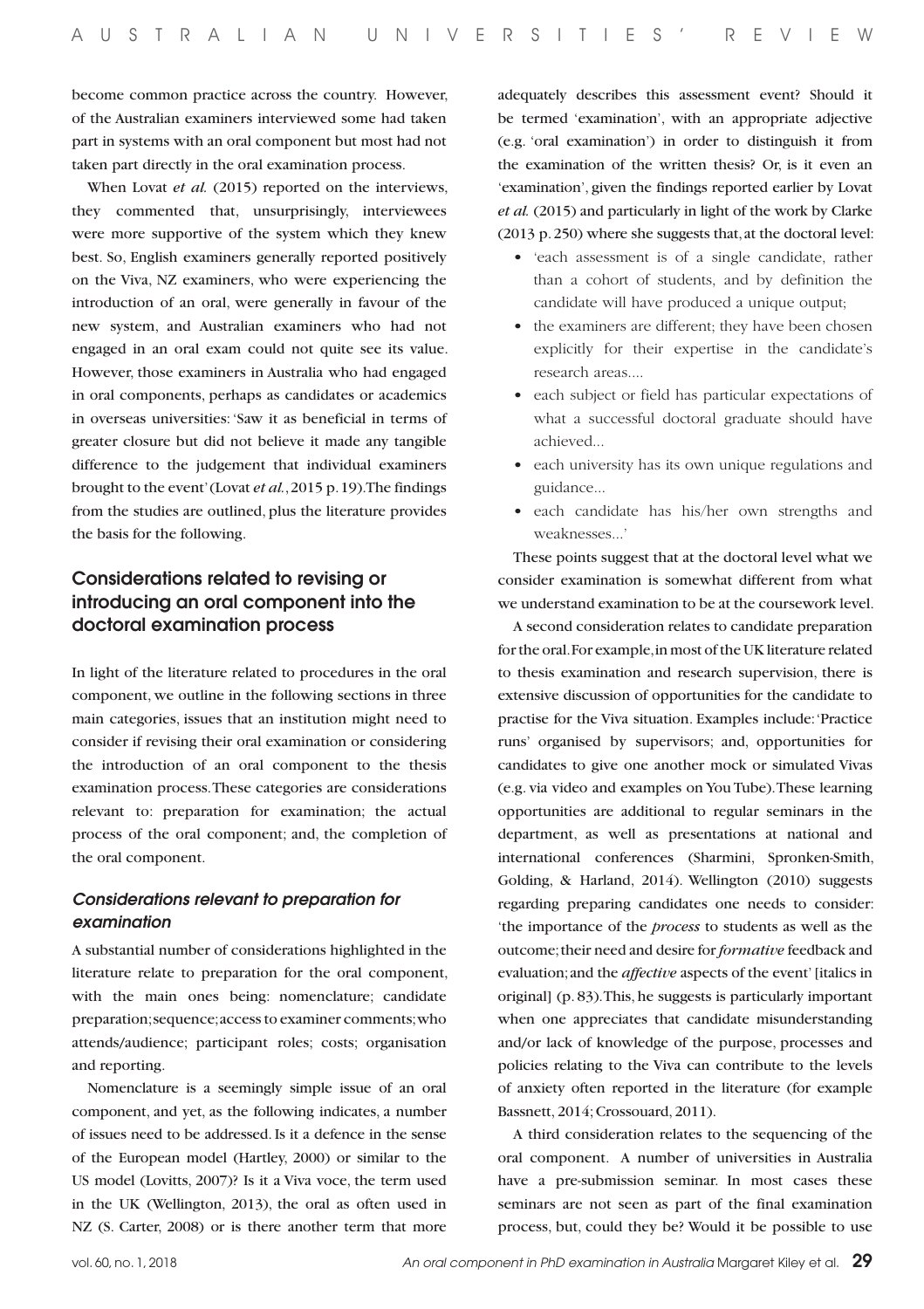such a process more formally to address aspects of skills not accessed through examination of the written thesis only? What would it take to develop that into part of the thesis examination process?

On the other hand, where the oral takes place after the examination of the written thesis, there is a question as to whether the oral component proceeds even when it is clear from the reports on the written thesis that the examiners are suggesting a revise and resubmit, or possible fail. For example, according to comments from NZ colleagues, if the initial reports suggest a revise and resubmit, then the candidate is invited to undertake the changes recommended by the examiners, resubmit and then proceed to the oral component. The decision to proceed, regardless of the result, implies three things. First is that the candidate might perform so well in the oral that they will reverse the earlier decision of the examiners. The second suggests that the oral is considered integral to assisting the candidate in making the required revisions, with the third being that institutions are simply following through on a mandatory process. Moreover, postponing the oral until after revisions and resubmission tends to suggest that the institution considers the oral component as an additional process to the original examination.

Linked with the decision to proceed, or not, is whether the candidate has access to examiners' comments on the written thesis prior to the oral component. In England, it appears that, in the majority of cases, the candidate does not see the reports prior to the Viva, whereas, in NZ, the opposite is generally the case. Colleagues report that in some cases the reports were given to the candidate up to ten days in advance of the oral in order to allow them to prepare. Again, there are implications related to these practices. It might be argued that where the candidate does not know the issues to be raised from examination of the written work, the institution considers it more of an examination whereas, with an opportunity to prepare, it might be seen as more of a rebuttal, a practice that is in keeping with academic practice when applying for research grants and similar competitive processes.

Of course, whether the candidates are able to see the reports on the written thesis prior to the oral component assumes that the reports have been received, and in a timely manner. While anecdotes abound of the examiner reading the thesis 'on the train' to attend the Viva, Carter and Whittaker (2009 p. 174) surmise that: 'Reports may or may not be required to be submitted prior to the viva and may or may not be shared between the examiners.'

There are also many organisational issues in relation to the reports. For example, if a date is set for the oral, travel organised for candidate and examiners, rooms booked and so on, and then one of the reports does not arrive, what happens? Alternatively, it might be argued that examiners could be more likely to return reports on time if they are aware of such related issues.

Another consideration related to an oral component concerns the audience. Wellington (2010 p. 77) found from his focus groups with candidates in the UK regarding the Viva that: 'By far the largest areas of doubt or even ignorance [of candidates] relates to rules and regulations for the conduct of the viva' along with duration and who attended the Viva and their role. As suggested above, the European public defence has a rich history of public engagement, whereas the UK Viva is more of a private affair with the candidate, internal and external examiners and, when invited by the candidate, the supervisor. In some cases, universities in the UK are now including a chairperson but where this is not the case the internal examiner takes on the role of chairing the event. The NZ model most frequently includes the candidate, at least one examiner, a neutral chairperson, and the main supervisor.

The role of the supervisor in the oral component is one of the most debated issues, and the focus is primarily on the nature of their contribution and impact on proceedings. While there is considerable variation in whether a member of the supervisory team is required to attend, or invited to attend with the candidate's agreement, where they do attend, the supervisor is usually there as an observer but do they, should they, have other roles?

In a similar vein what is the relevance and impact of others who might be included, particularly related to cultural diversity and health? In some situations, for example in various NZ universities, the candidate can invite a friend to attend, but this is as an observer only. An example, which might illuminate this issue, comes from Chen (2012) where she describes the process in one Canadian university which is a semi-public event wherein the candidate can invite a small number of colleagues, family and friends to attend as observers, with a total number of participants being about 10-12 persons. In some situations, the decision regarding participation is critical in terms of addressing student diversity, for example, those requiring particular cultural considerations and/or various health issues.

Decisions regarding the participants in the oral component highlight issues related to the purpose of this component of the doctoral examination. For example, in the European 'public' oral component, there has generally been agreement that the thesis has passed prior to it; this is quite a different process from the practice to be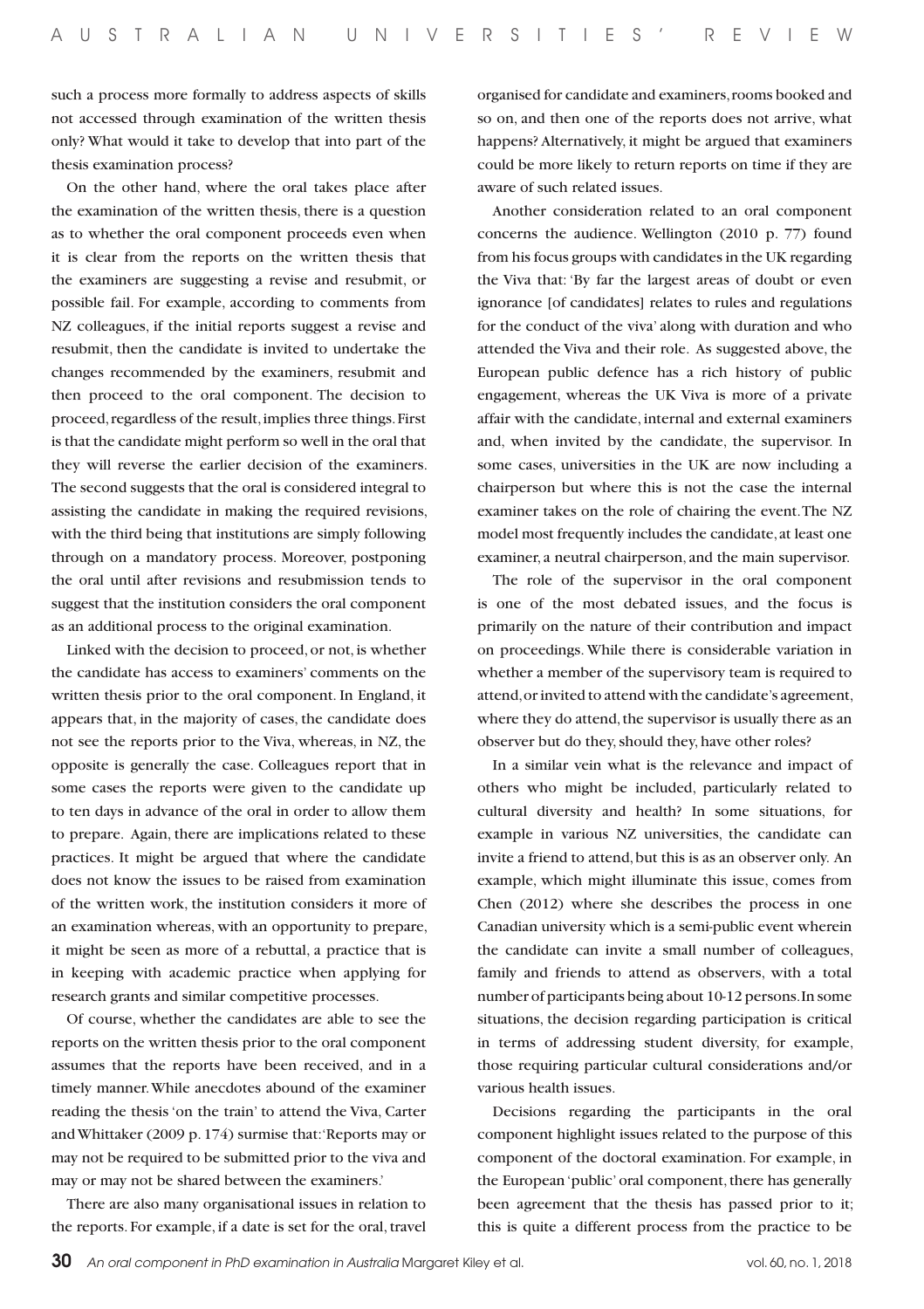found in the UK model. This leads to the question: could the written thesis be passed but the candidate fail the oral component, not because it was determined that it was not the candidate's own work, but due to lack of communication skills or other? In other words, could a candidate be required to re-sit the oral component only? This is where there is considerable discussion as to whether it is the thesis or candidate that is being examined and extends to consideration of different, if possibly overlapping, sets of criteria.

Another issue related to 'who should be present?' concerns whether there should be an internal examiner involved, or only external examiners. The Australian Qualifications Framework Council (2013) requires that, at the PhD level, each thesis be examined by at least two examiners external to the institution and who have an

international reputation in the relevant field. At the same time, this requirement allows for a third examiner who could be internal to the university in question. Hence lingering questions include: What are the advantages and disadvantages of having an internal examiner? If there is an internal examiner, what is their role? For example, in many English universities

the internal examiner chairs the oral examination process, whereas in some NZ universities the internal examiner ensures that all the required changes are suitably addressed. In other cases the internal is seen as someone who can explain the institutional circumstances, anomalies and policies.

Related to the involvement of an internal examiner, the NZ system faced a particular issue whereby there was considerable pressure to maintain the international nature of the doctoral examination process and yet introduce a practical and financially viable oral system. Therefore, as a minimum the written thesis is generally sent to an examiner at one of the other NZ (or if need be Australian) institutions, as well as to an international examiner. For the oral component, it is often the NZ examiner who attends the oral, not the international examiner, although with technology it is not uncommon for the international examiner to be involved by Skype or similar.

In addressing the various issues above one is confronted by the considerations of the cost involved: cost for examiners and candidates to attend, cost of organising, the

workload cost of the time involved for all participants and administrators along with the emotional cost, as outlined in much of the literature on the Viva.

#### *Considerations relevant to the process of conducting the oral component*

A number of issues are deserving of consideration in the conduct of the oral component, for example: Is there a structure or agenda for the event and, if so, who manages it? Does the candidate give a presentation at the commencement of the oral session? Is there an ideal length of the oral component? Can various participants be involved through Skype/teleconferencing? Does the questioning cover the thesis topic only or range more broadly across related disciplinary areas? Finally, what does it mean for all concerned when the examiners and

**What are the advantages and disadvantages of having an internal examiner? If there is an internal examiner, what is their role? For example, in many English universities the internal examiner chairs the oral examination process, whereas in some NZ universities the internal examiner ensures that all the required changes are suitably addressed.** 

candidate come face-to-face?

The literature shows that it is not uncommon for the examiners to meet together prior to the oral session in order to determine an agenda or order of questions that lead from the simple, introductory style of question to more complex levels of analysis and synthesis (see for example Carter, S., 2008; Smith, 2014; Trafford

2003). This tends to lead to a more coherent and unified session. Another form of structure in the pre-Viva meeting reported by Trafford (2003, p. 115) is where 'examiners quickly establish their respective 'seniority' and extent of examining experience, while clarifying 'content' or 'methodological' roles'. Or, as Carter & Whittaker (2009, p. 173) suggest: 'the pre-viva meeting can be an interesting contest in which examiners can seemingly examine each other.' Trafford (2003), from his research on over 25 Vivas in the UK, classified the questions into different phases of the oral with questions that:

- • address issues such as resolving research problems, content, and structure;
- • concern the research question, choice of topic, location of study;
- allow the candidate to discuss the implications, awareness of, the wider literature; and,
- defend 'doctorateness'.

At the other end of the spectrum, examples were found of beginning with Examiner 1 who worked their way through the thesis, asking questions and airing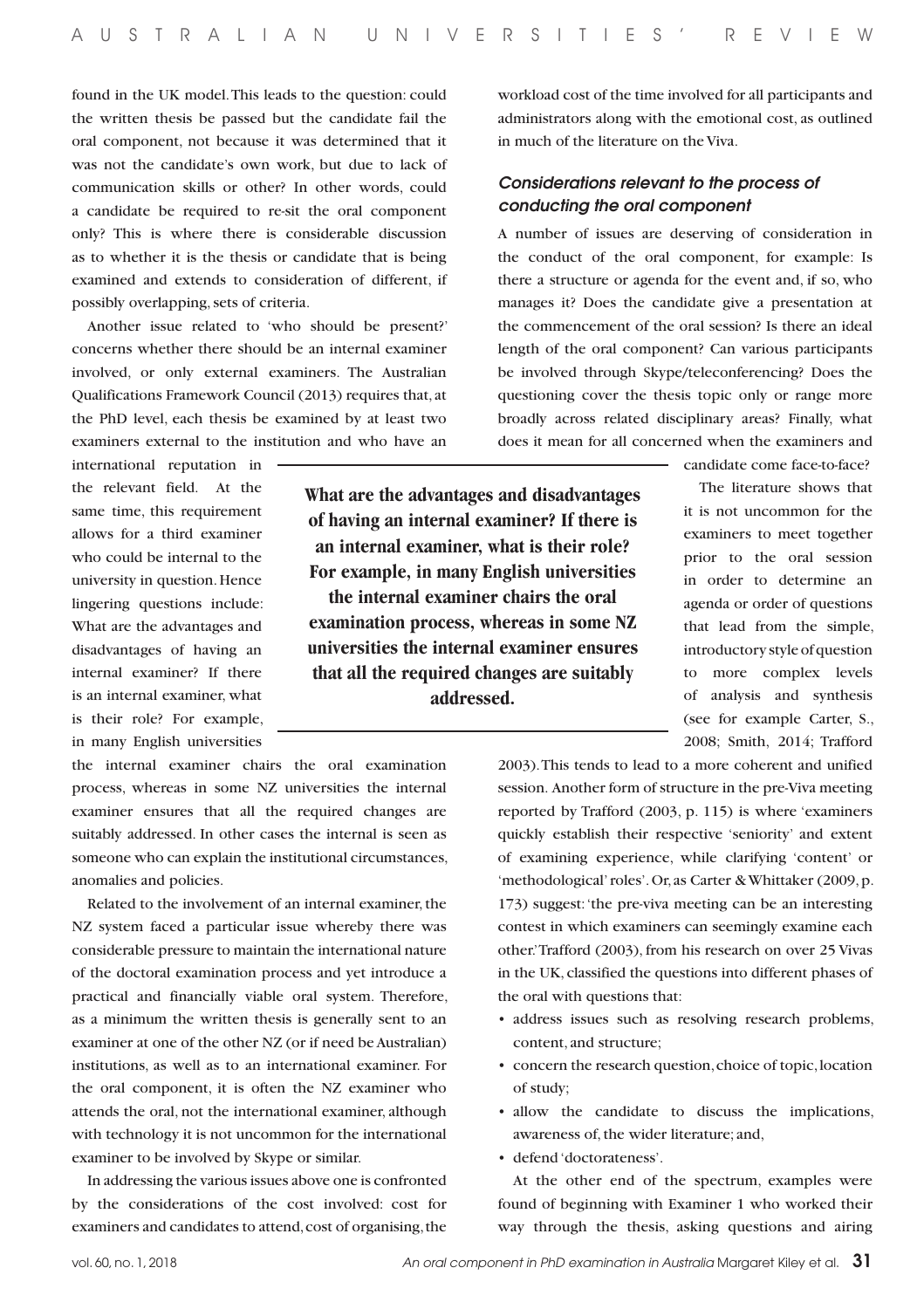concerns, and then handing over to Examiner 2 for the same process. Having a neutral chairperson who has had some training, as in some NZ universities, can ensure that a coherent agenda is developed. In NZ, in many cases, the chairperson is often from a different discipline from that of the candidate and is quite explicitly not one of the examiners. While in the UK it is still not common to have a neutral chair, there is research to suggest that this situation, along with the private nature of the Viva, could lead to the unprofessional behaviour by some examiners. For example, Pearce (2005) provides four scenarios based on her research and experience. These are: the nitpicker; the jealous colleague; foul play; and, the good Viva where: 'a good viva is not necessarily an "easy" one' (p. 9). In her 'good viva' scenario Pearce (2005, p. 9) reports that:

Both examiners are so experienced and successful that they do not need to 'prove' themselves (either to the candidate or to each other) and the candidate is himself mature enough to accept that criticism of *part* of his thesis is not a criticism of the *whole* thesis (Emphasis in original).

Wallace (2003, p. 106) presents a particularly negative picture when reporting on candidates' experiences of the Viva, where she categorises experiences in the following way:

An ordeal ('torture'); a humiliation ('they burst into howls of laughter'); a trial ('court martial'); a process intended to break her ('army training') ...an inquisition or interrogation; a means of bringing the candidate's thinking into conformity with that of the examiner.

The length of the oral is often another issue for discussion, with the general view being that it should be 'as long as is needed'. For example, in the UK, Gibney (2013) reported in the *Times Higher Education* that: 'the viva…can last anything from 90 minutes to a gruelling five hours.' Given an already over-burdened academic regime, the thought of a Viva routinely going for five hours might be considered to be administratively unviable regardless of any specific views on the value of such an experience for the candidate and the examiners.

Particularly in Australia, given geographic distance from much of the locus of Western scholarship, the role that technology might play is an important issue. While many see the possibilities of using Skype or equivalent in order to enable the overseas examiner to participate, there are a number of issues to be considered. One is the simple issue of time differences, particularly for Australian candidates where an examiner is in Europe, the UK or North America with time differences of anything up to 12 hours. A

second issue concerns the reliability of the technology and a third, and more major consideration, concerns 'who is the person at a distance'? Could it be that the candidate has returned home or moved to undertake work and so is using Skype or equivalent to respond to examiners who are located at the other end of the connection in the university where they undertook their degree? Or, might be it best practice to ensure that the candidate is present with the chairperson, at least, even if the other examiners and supervisors are the ones who are connecting from outside the university through technology?

When the process of examination involves the written thesis only, the examiners are confined to the content of that document. If there is an oral component, however, a relevant issue is whether the examiners' questioning can range across related topics beyond those of the written thesis in order to assess the candidate's appreciation of the field more generally.

A further issue for consideration concerns the personality of the examiners. While in the Australian system the examiners do not meet with the candidate, or with one another, and where examiners can request that their names not be divulged to the candidate, might there be different expectations of behaviour if the examiner is face to face (even via Skype), rather than participating only as the author of a written report? How examiners differ in behaviours between an oral and a purely written scenario is unknown.

#### *Considerations relevant to the actions following the oral examination*

Two issues that would benefit from consideration regarding the conclusion and follow-up to the oral examination are: how, and with whom, is the final decision reached and, who should write the final report?

From the literature, the candidate and the supervisor (if present) are usually asked to leave the room once they have addressed the agreed questions. In some cases, however, the supervisor can be invited to remain in the room while the examiners deliberate. Whatever the process, the role of the supervisor would need to be thought through clearly. Once an agreement has been reached, usually the candidate, with the supervisor, is invited to return, after which the examiners report the recommendation that they are going to make to the university and, where it is a positive outcome, generally congratulate and share in initial celebrations.

It is clear from the literature that in the UK and NZ the final report from the oral examination is forwarded to the relevant institutional office for various administrative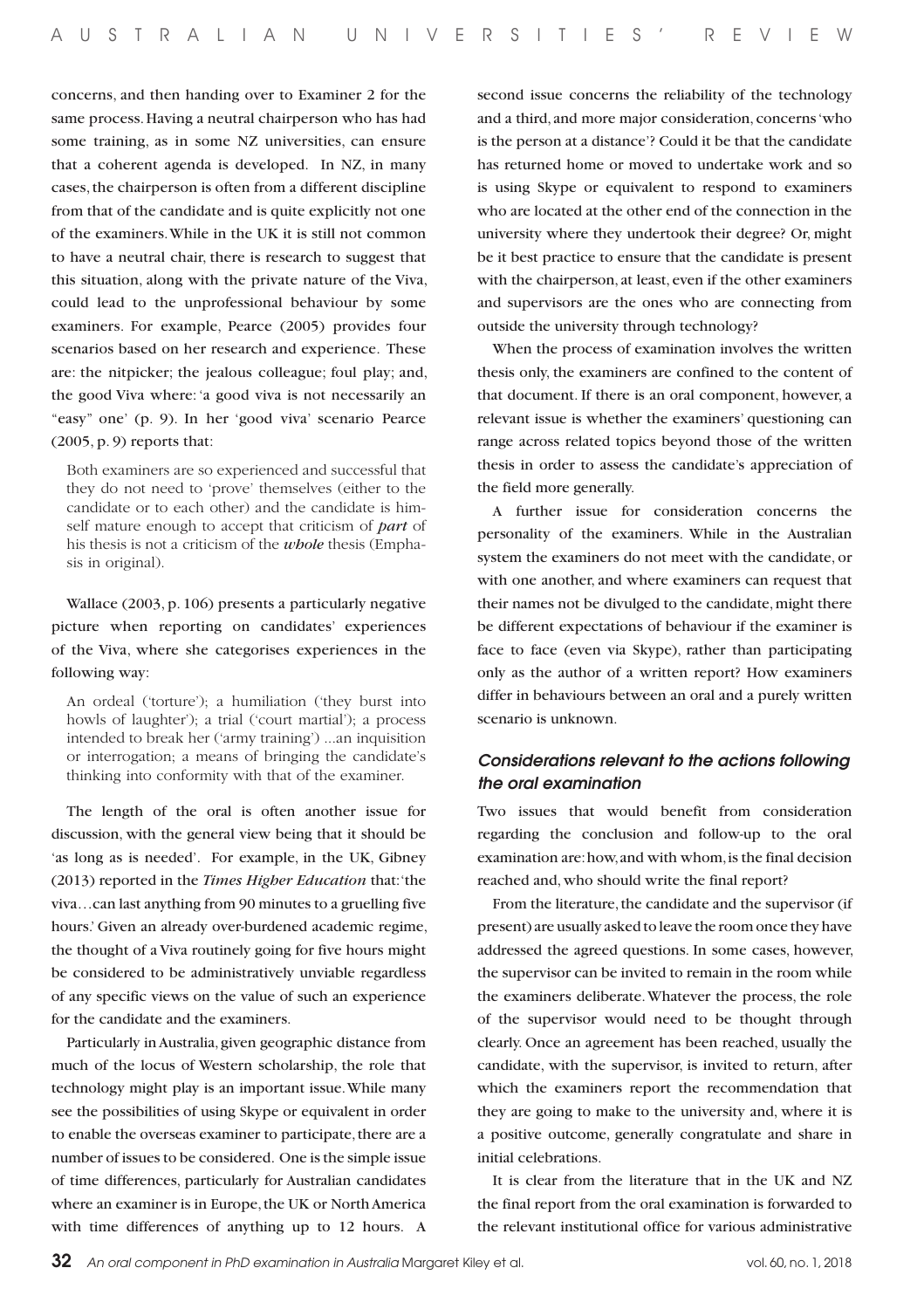and educational purposes. Questions arise concerning the actual report. For example, should it be: a combination of a final summative report written by the chair and signed off by the panel, with the initial individual reports appended? Or, should the report be comprised of edited comments from the reports of the written thesis integrated into the report arising from the oral? Or, might there be other alternatives that meet the needs of candidates, examiners and the institution and would these practices vary if the candidate has seen the reports on the written thesis prior to the oral component and has had the opportunity to respond, as is generally the case in NZ?

#### **Conclusion**

This paper has built on earlier research by the author team (Lovat et al 2015) and literature that has identified a range of issues, inconsistencies and problems with doctoral examination processes within and between systems in Australia, England and New Zealand. Among some of the foci of more recent research arose the issue of the need for, or desirability of, an oral component to examination, a practice that is common in the UK, a growing trend in New Zealand but almost entirely absent from the Australian system. The spectrum of considerations span the preparation for, conduct, and aftermath, of the oral component in thesis examination and address such issues as nomenclature, student preparation, sequence, access to examiner comments, who attends, participant roles, costs, organisation and reporting.

By addressing these issues from a sound, educational research perspective, we might be able to come up with some way of answering Gibney's (2013) query in her article Are PhD vivas still fit for purpose? where she asks: 'So what could be done to improve the process?'

**Margaret Kiley has worked in the areas of doctoral education for many years and is an adjunct at the Australian National University and holds a conjoint position at the University of Newcastle, Australia.**

*Contact: Margaret.kiley@anu.edu.au*

**Professor Allyson Holbrook is Director of the centre for the Study of Research Training and Impact (SORTI), a current member of the ARC College of Experts and recipient of several grants investigating doctoral education.**

**Terence Lovat is Emeritus Professor at the University of Newcastle, Australia, and Honorary Research Fellow at the University of Oxford, UK and has been involved in research**  **on the doctoral examination process for many years through SORTI.**

**Hedy Fairbairn is a member of SORTI and has been the Project and Data Manager on four ARC Discovery Projects looking at doctoral examination, both nationally and internationally.**

**Sue Starfield is a Professor in the School of Education and Director of the Learning Centre at UNSW Sydney, Australia.**

**Brian Paltridge is Professor of TESOL at the University of Sydney, Australia and author of** *The Discourse of Peer Review*  **(Palgrave Macmillan, 2017)**

#### References

ACGR (2016). *Australian Graduate Research Good Practice Principles*, http:// www.ddogs.edu.au/resources

Australian Qualifications Framework Council. (2013). *Australian Qualifications Framework.* Retrieved from Adelaide, South Australia:

Bassnett, S. (2014). Cavalier attitudes lead to uncivil practices in the conduct of vivas. *Times Higher Education.* Retrieved from https://www. timeshighereducation.com/comment/opinion/cavalier-attitudes-lead-to-uncivilpractices-in-vivas/2013263.article

Bourke, S., Hattie, J., & Anderson, L. (2004). Predicting examiner recommendations on Ph.D. theses. *International Journal of Educational Research, 41*(2), 178-194.

Carter, B., & Whittaker, K. (2009). Examining the British PhD Viva: Opening new doors or scarring for life? *Contemporary Nurse: A Journal for the Australian Nursing Profession, 32*(1-2), 169-178.

Carter, S. (2008). Examining the doctoral thesis: A discussion. *Innovations in Education and Teaching International, 45*(4), 365-374.

Chen, S. (2012). *Making sesne of the public PhD dissertation defense: A qualitative multi-case study of Education students' experiences.* (PhD), McGill University, Montreal, Canada.

Clarke, G. (2013). Developments in doctoral assessment in the UK. In M. Kompf & P. Denicolo (Eds.), *Critical issues in higher education* (pp. 23-35): Sense.

Crossouard, B. (2011). The doctoral viva voce as a cultural practice: the gendered production of academic subjects. *Gender and Education, 23*(3), 313-329.

Fraser, G., & Rowarth, J. (2007). Preparing candidates for oral examination. In C. Denholm & T. Evans (Eds.), *Supervising doctorates downunder* (pp. 243- 250). Melbourne: ACER.

Gibney, E. (2013). Are PhD vivas still fit for purpose? *Times Higher Education.*  Retrieved from http://www.timeshighereducation.co.uk/features/are-phd-vivasstill-fit-for-purpose/2003341.article

Golding, C., Sharmini, S., & Lazorovitch, A. (2014). What examiners do: What thesis students should know. *Assessment and Evaluation in Higher Education, 39*(5), 563-576.

Gould, J. (2016). Future of the thesis. *Nature, 535*, 26-28.

Green, H., & Powell, S. (2005). *Doctoral study in contemporary higher education* (11-12). Berks: SRHE & OUP.

Hartley, J. (2000). Nineteen ways to have a viva: Appendix 2. *PsyPag Quarterly Newsletter, 35*(June), 22-28.